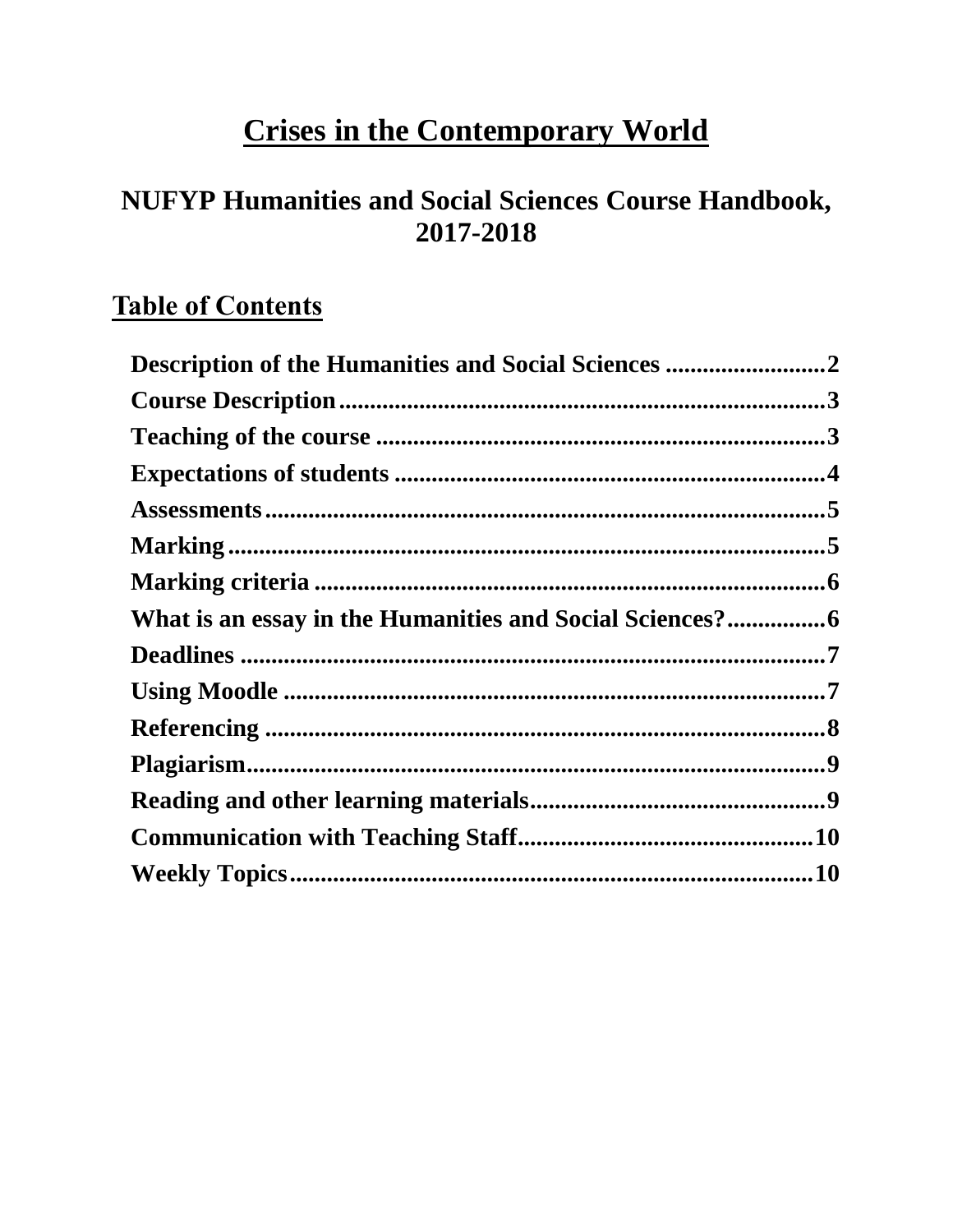#### **Description of the Humanities and Social Sciences**

<span id="page-1-0"></span>The Humanities and Social Sciences examine the human experience. As much as the experience of being human is incredibly diverse, so therefore are the subjects that study it. As much as the experience of being human is contested and contradictory, subject to the vagaries of time and place, so also are the Humanities and Social Sciences.

Universally agreed knowledge about the human experience is rare, if it exists at all. Not only is the actual reality of the world (assuming there is one) the subject of constant disagreement amongst and within the Humanities and Social Sciences, even the way we go about knowing is hugely contested, as is the extent of what we can know from each method. Ways of knowing about the human experience range from Literature, which values texts and their interpretation as a source of knowledge, to Economics, which likes to construct mathematical models of reality based on apparently objective data. Between these, History, Political Science, Sociology, Anthropology and Geography have all fought internal wars about methodology, not to mention even more widespread battles about ideas like 'human nature' and the meaning of good or the empirical veracity of our reconstructions of the past and representations of other cultures.

However, despite all of these difficulties, the study of Humanities and Social Sciences is still absolutely essential. People – whether governments, nongovernmental organisations, businesses, terrorist organisations, community activists or individuals – continue to act every day. They act on the basis of their understanding of the world; what they believe to be true. At its most optimistic, the Humanities and Social Sciences can shape and change these truths, make them more accurate and more helpful in the ultimate aim of achieving the best for all people. Even at its most pessimistic, the Humanities and Social Sciences can challenge truths, help people understand that knowledge about the world is difficult to come by and that all actions, especially those that affect the lives of others, should be taken only with great care and consideration.

The student of the Humanities and Social Sciences is, therefore, someone driven to question; someone fascinated by the enormity of what they do not know. They are interested in patterns of human behaviour and how these may have changed, or been repeated, over time. They are interested in how the human experience has been represented and what these representations might actually mean. They are interested in suffering, the how, why, what, where and when of it, and whether it might be alleviated. The student of the Humanities and Social Sciences is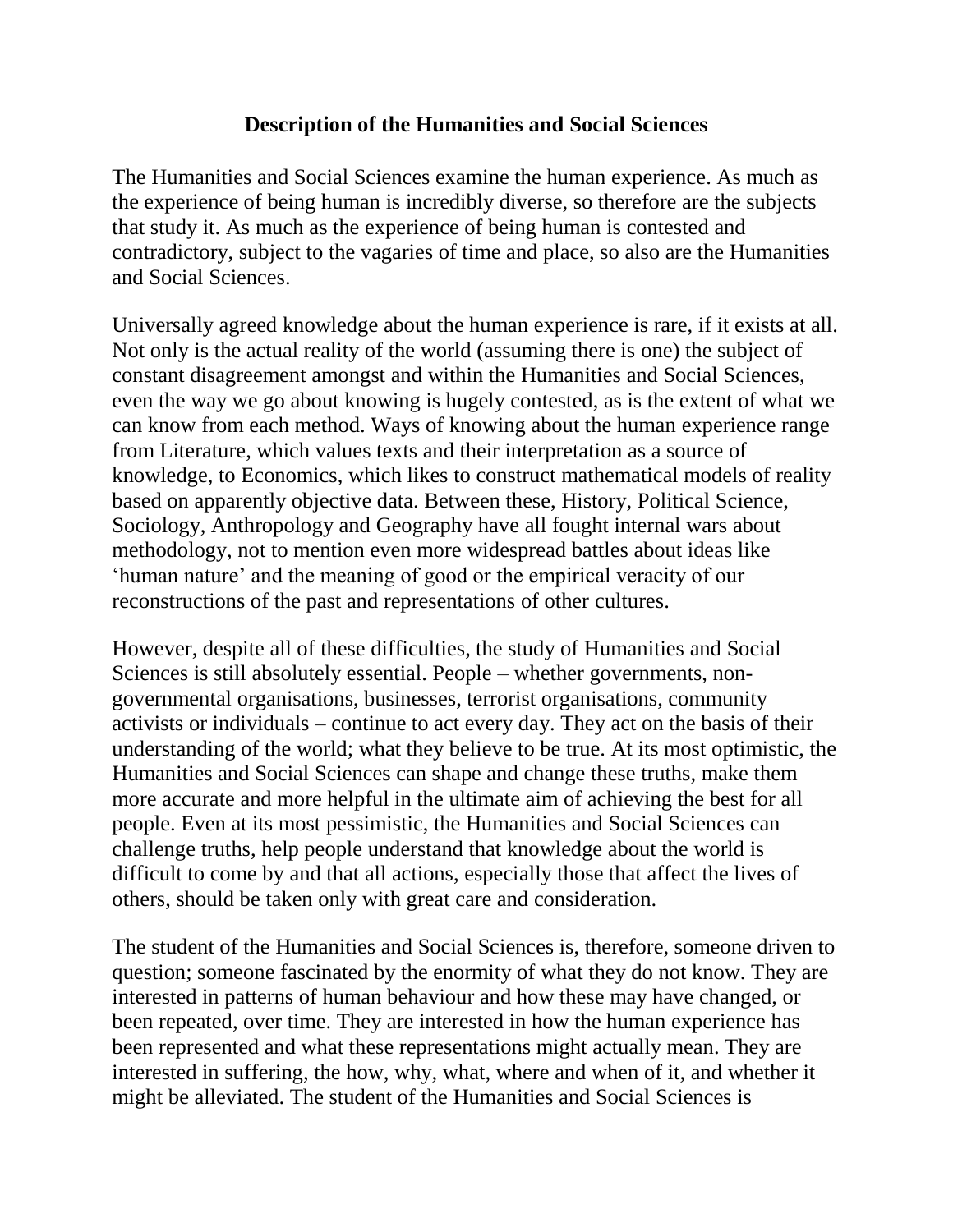interested in all of this or only some of it; for one reason or for many reasons. Above all, the student of the Humanities and Social Sciences is interested in knowing what lies beneath and beyond their own human experience.

#### **Course Description**

<span id="page-2-0"></span>On the HSS 2017-18 course staff and students will encounter the contemporary global crisis. They will explore the four overlapping dimensions of this crisis: a crisis in political authority; a crisis in economic production and distribution; a crisis in identity and self-expression; and a crisis in political and personal security.

The course meets the subject matter of crisis analytically, from two competing perspectives: a Liberal, reformist perspective and a Critical, revolutionary perspective. Students are not told truths and given answers, rather they are encouraged to analyse and debate two very different ways of understanding and judging the crucial issues they encounter.

The course's three units take the students on a journey through the philosophical, historical and systemic elements of the contemporary crisis, with constituent week introducing four 'contested concepts'. These concepts are designed to capture the key features of the week's topic from the two competing perspectives. They also form the basis of both delivery and assessment, placing the objective of critical thinking right at the heart of the course. Additionally, each unit contains a Methods week, designed to impart the unit's key learning skills.

The HSS 2017-18 course measures success by students' critical and creative engagement with the subject matter. Our assessments are open-ended tasks, with questions that challenge students to explore the subject matter and develop their own analytic faculties. By completion of the course, students will look at the world crisis not as a series of truths to be gathered, but as a phenomenon to be examined and debated using the tools of the Social Sciences and Humanities.

#### **Teaching of the course**

<span id="page-2-1"></span>Teaching will take the form of one one-hour lecture and two two-hour seminars per week. The lecture will introduce the week's topic and contested concepts. The seminars will explore these concepts and the nature of their contestation on the basis set-up by the lecture and the weekly reading.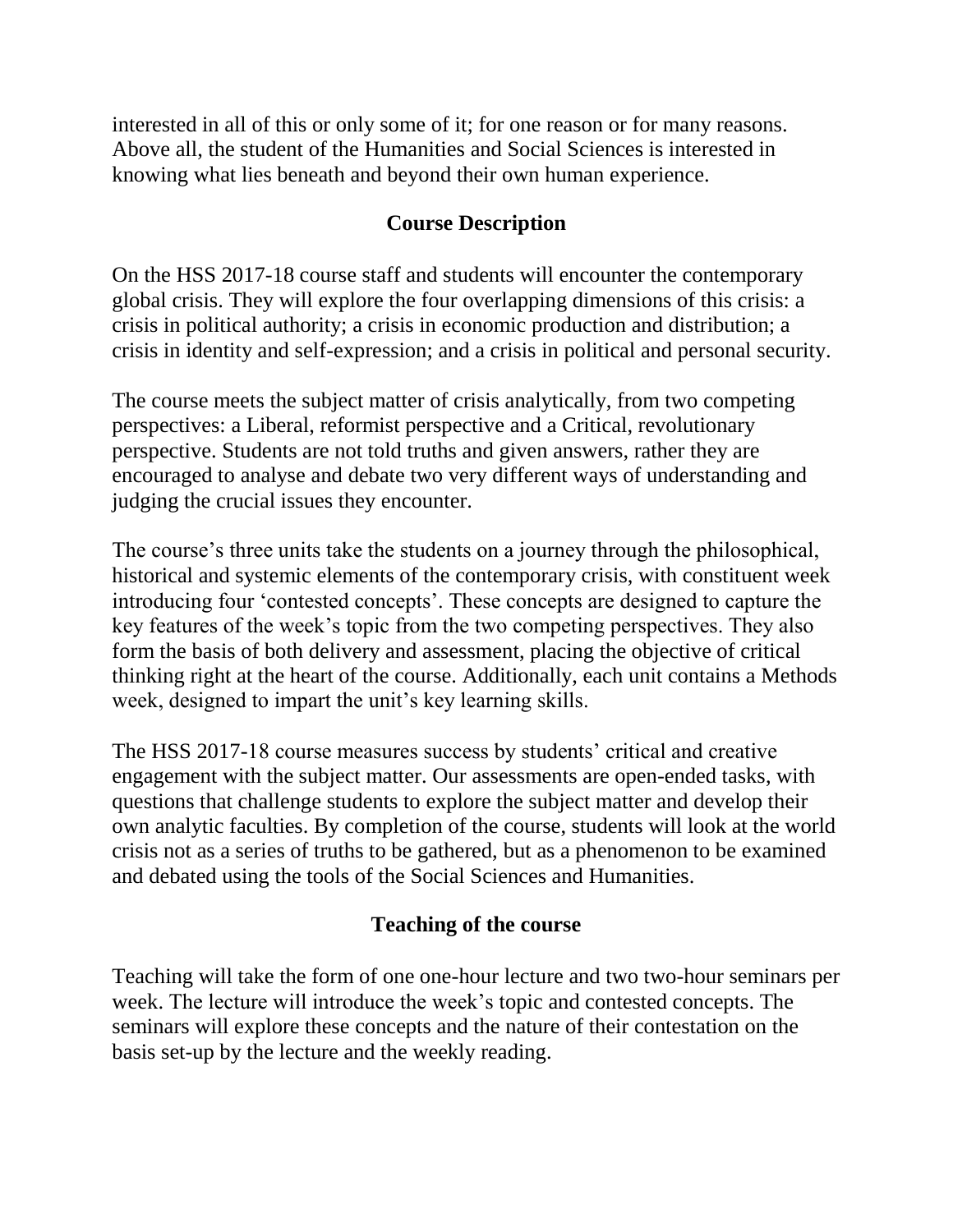You will normally have the same teaching fellow for all of your seminars. Each member of the teaching staff will be responsible for weekly lectures on a rotating basis.

| Name             | Position   | Room               | Email                     |
|------------------|------------|--------------------|---------------------------|
| Dr. Michael      | Head of    | 2.202              | michael.keary@nu.edu.kz   |
| Keary            | Discipline |                    |                           |
| Mr. Simon Land   | Senior     | 2.202              | simon.land@nu.edu.kz      |
|                  | Tutor      |                    |                           |
| Dr. Liam         | Teaching   | 2.422 <sub>b</sub> | billy.mcmurtrie@nu.edu.kz |
| McMurtrie        | Fellow     |                    |                           |
| Dr. Ian Reynolds | Teaching   | 2.422h             | ian.reynolds@nu.edu.kz    |
|                  | Fellow     |                    |                           |
| Mr. Andrew       | Teaching   | 2.422h             | andrew.zwick@nu.edu.kz    |
| Zwick            | Fellow     |                    |                           |
| Dr. William      | Teaching   | 2.422 <sub>b</sub> | william.rowe@nu.edu.kz    |
| Rowe             | Fellow     |                    |                           |
| Mr. Ryan         | Teaching   | 2.422 <sub>b</sub> | ryan.mccarrel@nu.edu.kz   |
| McCarrel         | Fellow     |                    |                           |

The teaching staff and their contact details are as follows:

## **Expectations of students**

<span id="page-3-0"></span>Students will be expected to attend all assigned classes and complete all assigned material on time, except in exceptional circumstances, such as illness, when documentary evidence must be produced to certify a student's inability to complete the task. Students must not be late to class and may be excluded from class if they fail to turn up on time. Repeated lateness or absenteeism will result in disciplinary procedures.

Reading is an absolutely essential part of the course. All undergraduate programs require students to complete substantial amounts of English-language academic reading. Hence, improving students' ability to read complicated academic material is a key learning objective of this course. Required readings must be carefully completed before class and additional reading from the supplementary list is strongly encouraged. Failure to complete required reading will significantly diminish assessment performance and may result in exclusion from class.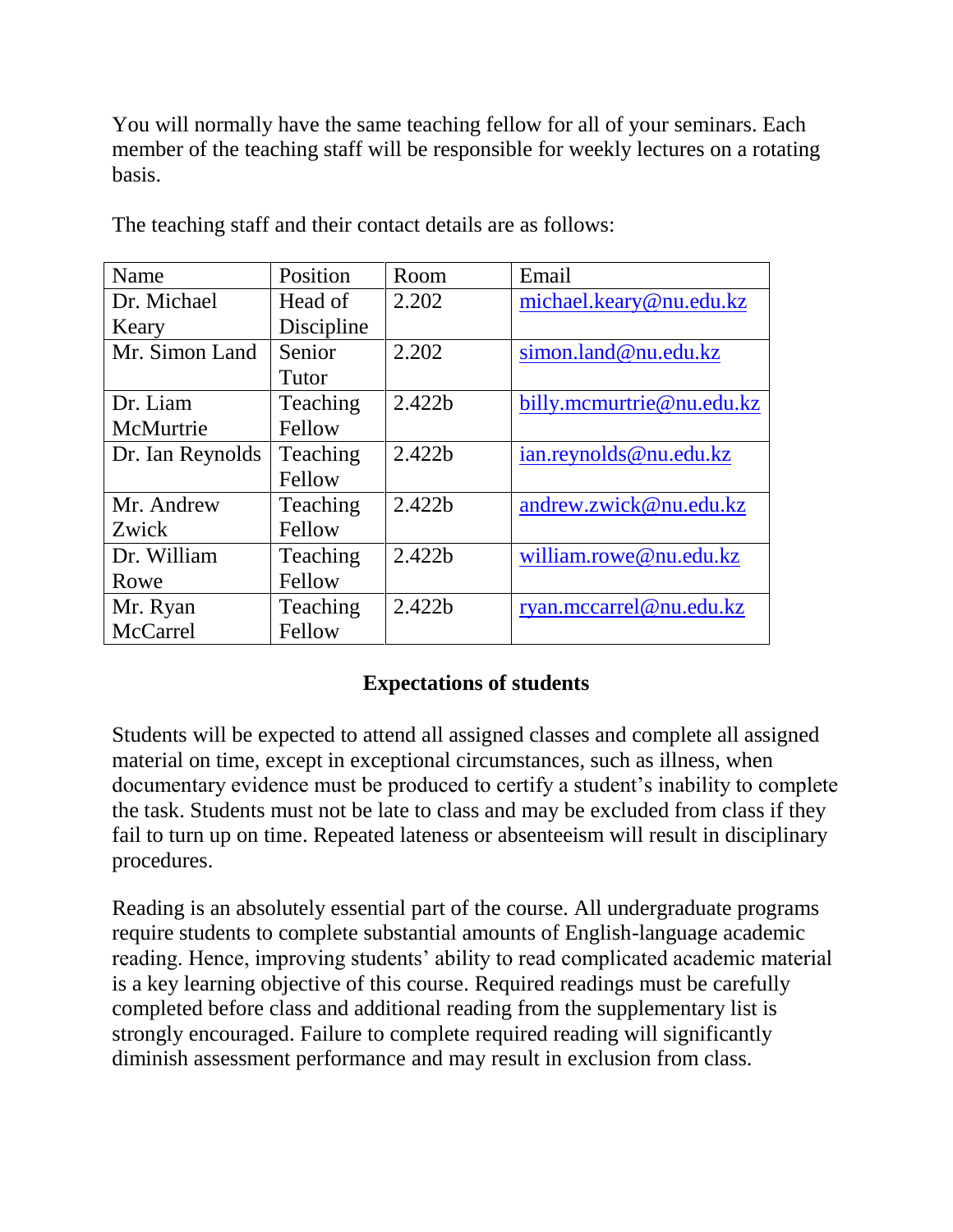#### **Assessments**

<span id="page-4-0"></span>This course will be assessed in the following manner: three unit-based essays; one group-work student-led seminar; and one end-of-year examination. The weighting is as follows:

#### **55% Essays (15% + 20% + 20%) – Submitted through turnitin via moodle. 5% Student-led Seminar – classroom based. 40% Two-hour final exam – normal exam conditions.**

Students will write their essays in response to open-ended questions that challenge them to explore and analyse the given topic. They are the major form of assessment in the Humanities and Social Science because they require the detailed critical engagement that no other form of assessment examines. Students should see essays as an opportunity to research a specific topic and think deeply about their opinions regarding it. A good essay consists of a clear answer to the question, cogent reasoning in support of this answer and sophisticated research in support of both. A poor essay is one that fails to clearly answer the question, is littered with assertions and displays no evidence of serious research. See *What is an essay…?*  section below for more information.

In the student-led seminars, student leaders will organize and deliver a lesson based on a portion of the week's material. Student leaders are free to utilize whatever teaching methods they prefer, ask their own questions and choose their own focus within the broad strictures of the contested concepts. The seminars will be assessed on the basis of the student leaders' mastery of the subject matter and ability to provoke discussion amongst their classmates.

The final exam assesses the extent of student learning on the course as a whole. It is divided into two sections. The first is a short-answer section, where student recall and explanation of the contested concepts will be assessed. The second is essay-based, where a more nuanced recall of a topic and capacity for analytic engagement with its contestations is assessed.

## **Marking**

<span id="page-4-1"></span>All assessments in HSS are marked by a member of the HSS teaching team, normally your own teaching fellow (except the final exam, which is randomly distributed).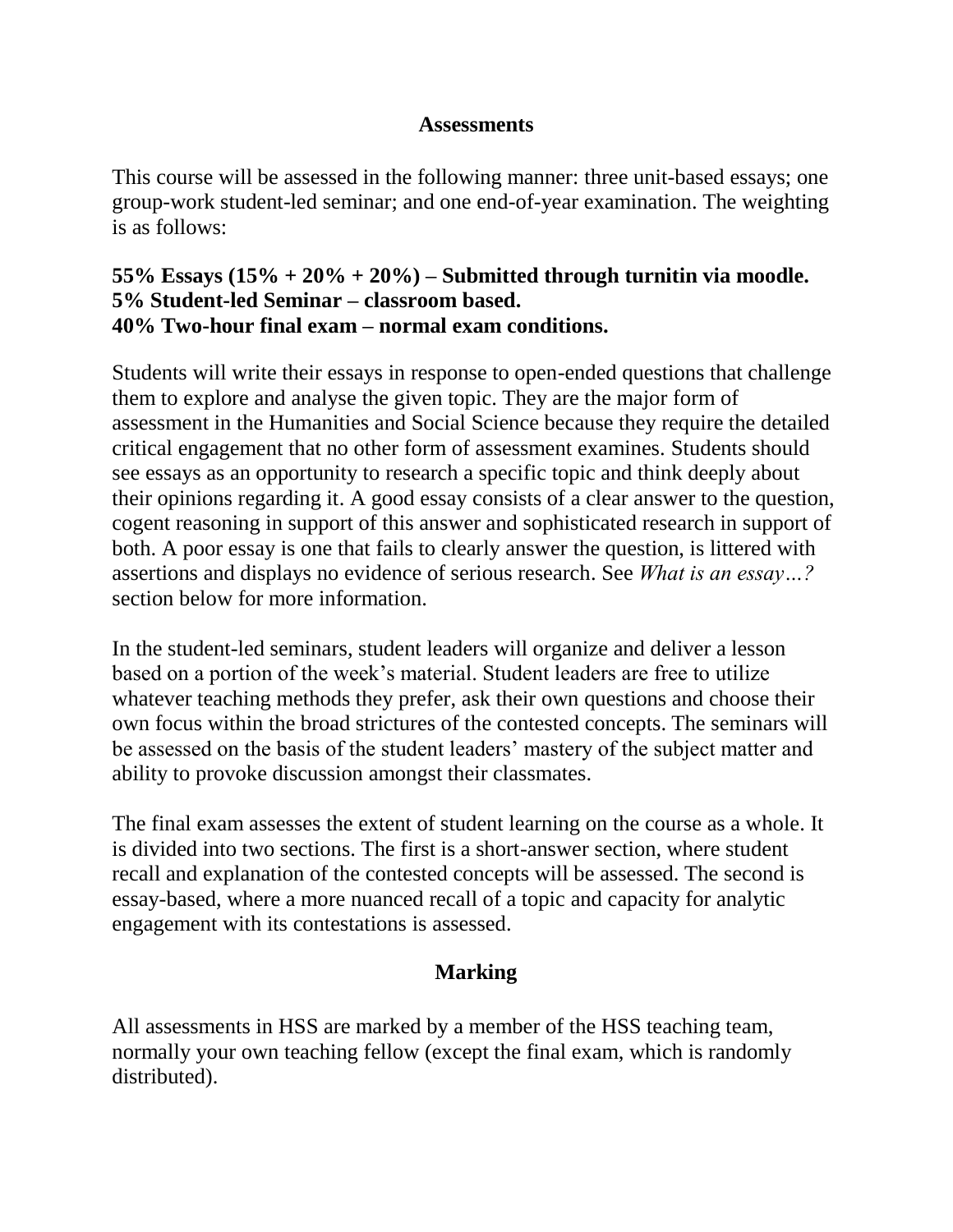A random sample of student essays will be second marked for standardization and moderation purposes. In practice, this means that the Head of Discipline may mark again an essay for which you have already received a mark. It is possible that your mark will subsequently be either increased or decreased. If a change is made, this will be noted and additional feedback provided. The purpose of this procedure is to ensure that all students are marked to the same standard, regardless of the question they answer or who marks their essay. As a result, **all marks are provisional until the exam board meets at the end of the year to approve them.**

## **Marking criteria**

<span id="page-5-0"></span>We use different rubrics (criteria) to mark different forms of assessments. All of the rubrics are available on moodle. We strongly advise you to consult them regularly when preparing your assessed work. If any element of the rubrics is unclear to you, please ask your teaching fellow for clarification.

#### **What is an essay in the Humanities and Social Sciences?**

<span id="page-5-1"></span>The following is a brief summation of the excellent *Essay Writing Guide* that the University of Canberra has created on the subject. The guide is available on the HSS moodle page under 'Student Information' and is required reading for all HSS students. It is unlikely that a student will achieve high marks in HSS without carefully consulting this guide.

An essay is a piece of writing that carefully and logically analyses and evaluates a topic or issue. Fundamentally, an essay is designed to get your *academic opinion* on a particular matter.

Many students get confused about the word 'opinion' in academic writing, and think that academic writing should just stick to reporting the facts and forget about opinion altogether. However, there are important differences between an academic opinion and a *personal opinion*, and it is important to grasp these when you are putting together an essay.

A personal opinion comes from one's gut feelings and personal experiences. It is *subjective*, meaning it is guided by emotions and personality. This also means that there is no particular reason why anyone would have to agree with someone else's personal opinion. It speaks to no commonly agreed basis for truth.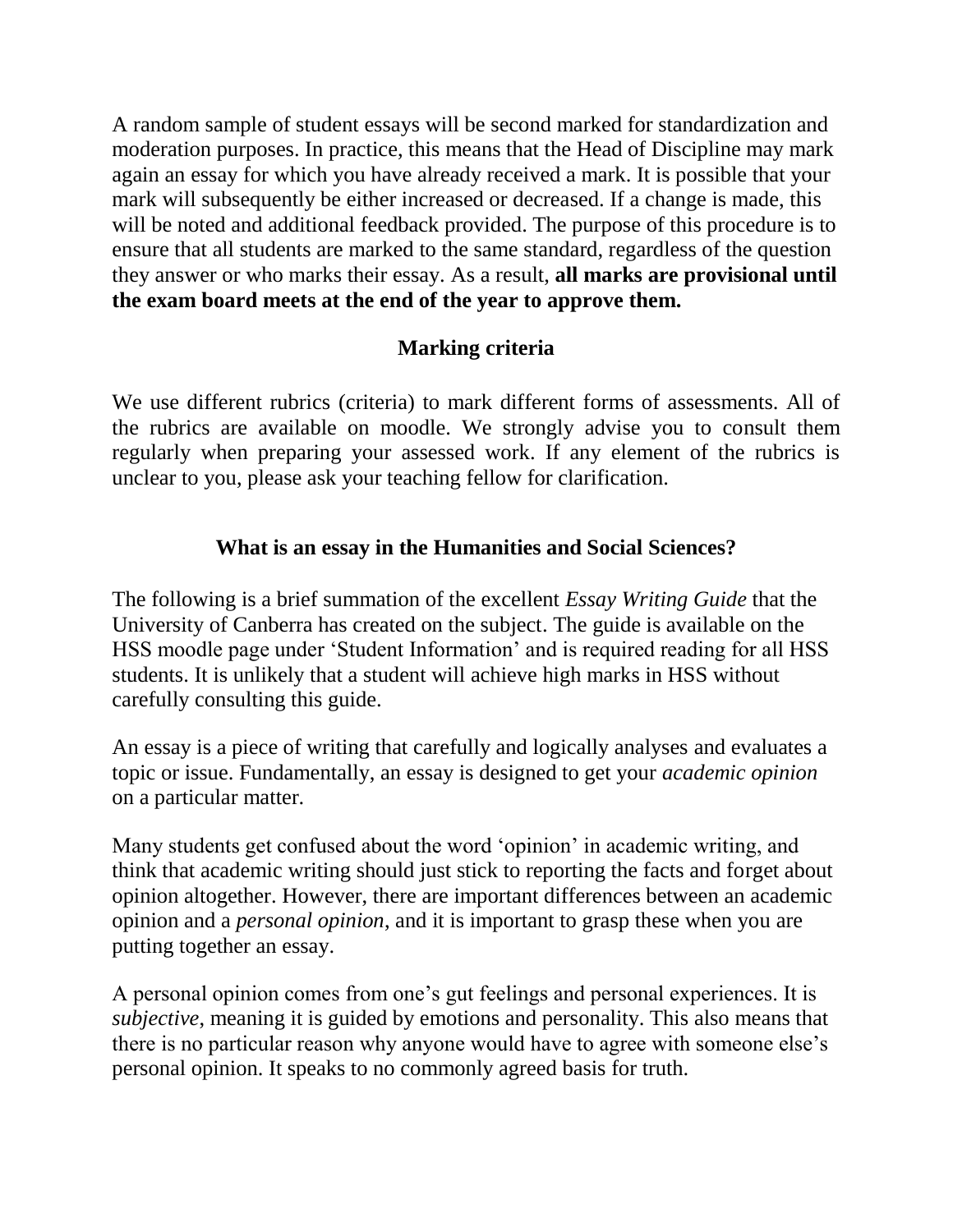In contrast, an *academic opinion* is one where, if it is done well, a person is logically required to agree with you, unless they can provide an alternative academic opinion that is at least as well done. This is because an academic opinion is based on research that a person has conducted, evidence they have examined and a fair consideration of all of the issues involved. It is thus objective, guided by logic and rational thinking, something commonly agreed to be a sound basis for truth. Good logic, combined with good evidence, is something that everyone must agree with if they want to say they are being rational.

An essay must have a thesis statement and follow a structure that begins with an introduction, where the thesis statement is first declared, furthers the argument through several paragraphs, each of which should discuss only a single point, and finishes with a conclusion that restates the thesis statement and how it was proven. Your EAP teacher will help you improve at writing each of these parts. You should also consult the *Essay Writing Guide* on moodle for further advice.

## **Deadlines**

<span id="page-6-0"></span>The deadlines for each assignment are stated in the 'assessments' section of this document and in each assessment instruction document (available on moodle). Students are expected to submit all of their assignments before the deadline. Deadlines for assessments are firm and failure to meet them will normally result in a deduction of 5% per late day, beginning immediately after the deadline time has passed. After five days, the mark will automatically be 0.

Your teachers expect you to manage your time wisely and so heavy workload or computer failure will not be accepted as reasons for late submission. Turning in work early will never be penalized and students should never be in the habit of waiting until the last minute. Extensions may be granted in cases of medical or family emergency, but only if evidence is brought to administration for approval. For further information on extensions, please consult the NUFYP Student Handbook.

## **Using Moodle**

<span id="page-6-1"></span>Using Moodle is vital to your learning and success in this course. Moodle should be checked daily and preferably multiple times each day. Required and supplementary readings, lecture powerpoints, course information, assessment information, and additional materials will all be found on Moodle. The website's importance cannot be overstated. Also, be aware that teachers are able to see who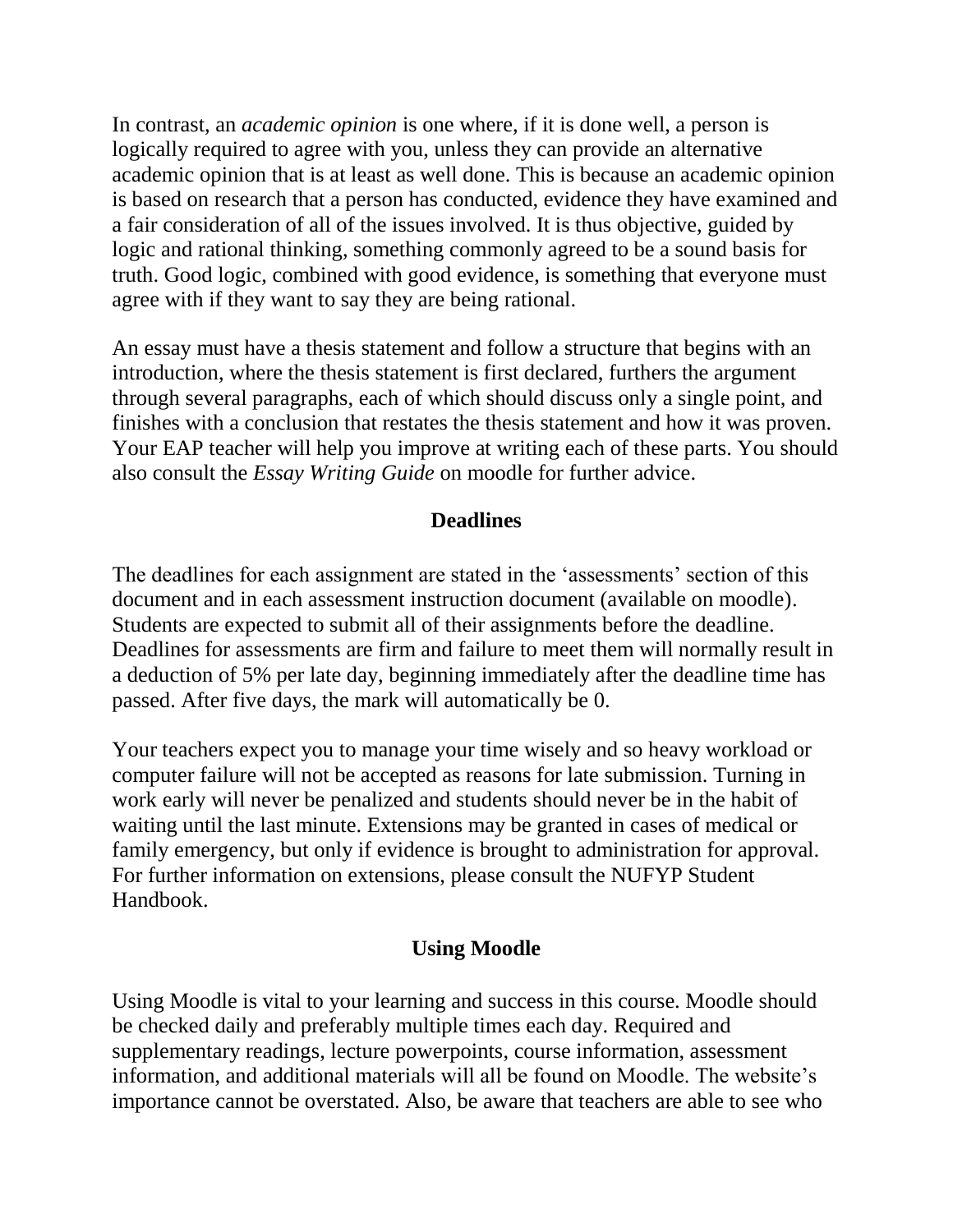is online and for how long. While nothing can replace coming to class, neglecting to use Moodle would be just as detrimental to your education as poor attendance.

#### **Referencing**

<span id="page-7-0"></span>The Chicago system of referencing is generally accepted as the standard method of referencing for most journals and academic texts and thus it is probably the best one for students to use also. It uses the name of the author and the date of publication as a key to the full bibliographic details that are set out in the reference list. There are lots of versions of the Chicago system but I will briefly describe one as a guide.

When any author name is mentioned in the text*,* the date is inserted in brackets immediately after the name, as in Hamlin (2001). When reference is made to one or more authors without using their name, both name and date are bracketed, with the references separated by a semi-colon, as in several authors have noted this issue (Hamlin, 2001; Burnes, 2000; Senior, 2002). When the reference is to a work of dual or multiple authorship, use Bridge, O'Neill and Cromie (2003) or Bridge et al. (2003). If an author has two references published in the same year, add lower case letters after the date to distinguish them, as in Drucker (1980a, 1980b). In most cases page numbers should also be provided (Hamlin, 2001: 56). The only exception is when you are discussing the book or article's broadest, overall contribution. When in doubt, always use page numbers. You will never be punished for doing so. The system is the same when using quotations, though direct quotations of 40 words or more should start on a separate line and be indented. Any assignment you submit must include a reference list, *in alphabetical order*, at the end of the paper. The content and format should conform to the following examples:

**Book:** Murphy, S. (1989), *International Human Resource Management,* London: Macmillan.

**Multiple author:** Maurty, P. and Harty, F. (1999), *Global Business,* New York: Basic.

**Article in edited book:** Dawn, S. (1989), "Best Practice in Human Resource Management", in Enson, P., Scot, A. and Dursey, A. (eds) *Human Resource Management in International Firms,* London: Macmillan.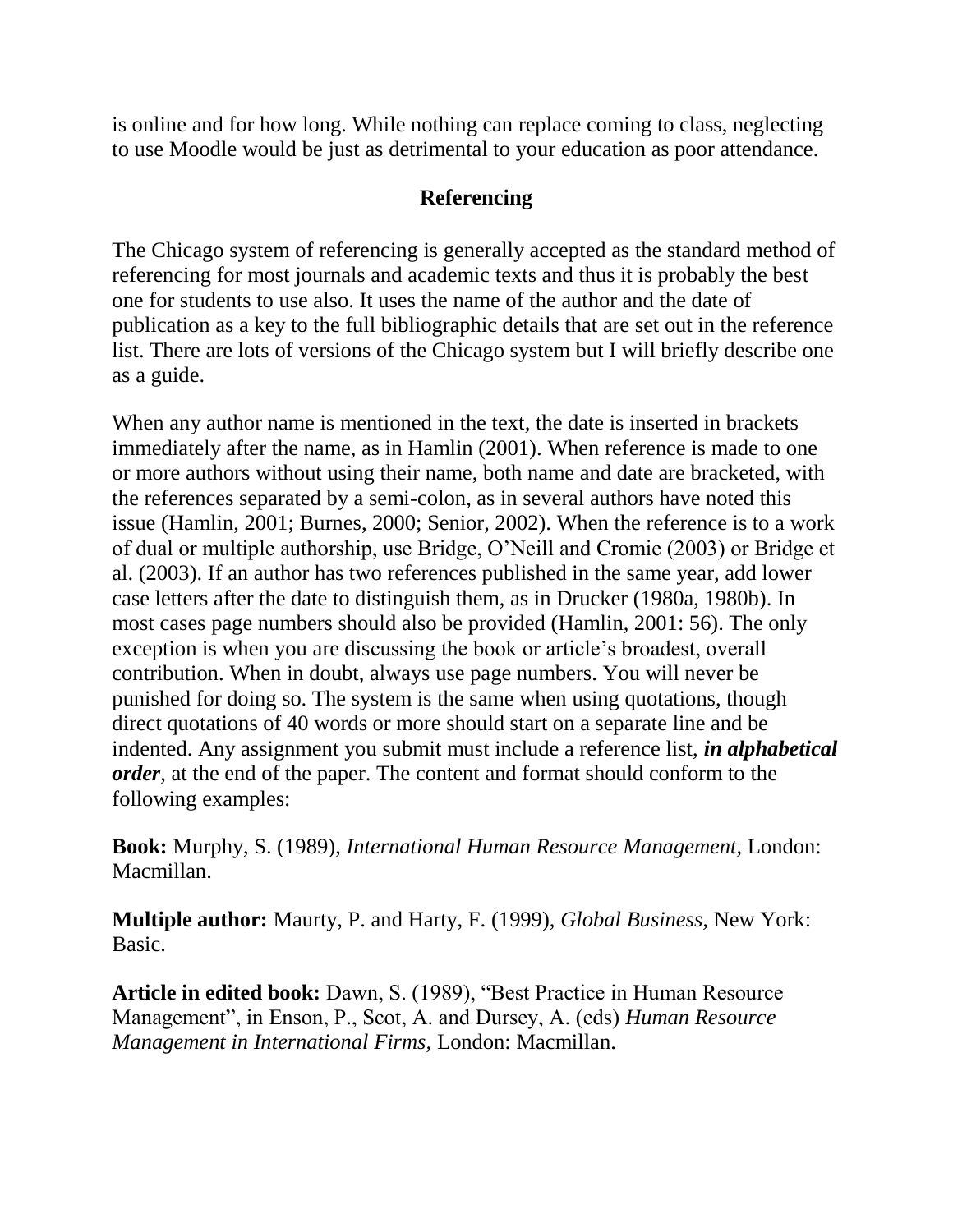**Article in journal:** Garnish, B. (1986), "International and Comparative Human Resource Management", *Comparative Human Resource Management*, Vol. 25 No. 1, pp. 10-36.

#### **Plagiarism**

<span id="page-8-0"></span>Plagiarism is academic theft. It is the attempt to take ideas or expressions from others and pass them off as your own. It is thus cheating, because the plagiarist is attempting to get credit for someone else's work. An example would be copying a sentence from a website and pasting it directly into an essay without citing the source and/or without making it clear that it is a quotation.

However, there are many less obvious forms of plagiarism, all of which are easy to avoid. For example, cutting and pasting a sentence and then changing even the majority of words is still plagiarism as you merely altered the work instead of writing it yourself. As long as you cite all your sources, write all the material yourself, and make it clear whenever you are quoting a phrase or sentence that someone else has constructed, you need not worry.

Plagiarism is taken very seriously at Nazarbayev University and can result in exclusion from the University. A document outlining NUFYP's plagiarism policy has been posted on Moodle under 'student information' and all students should be familiar with it. If you are unsure about how to reference, please consult the above guide, your seminar tutor or your EAP teacher.

You should also take a few minutes to go through Cornell University's excellent online plagiarism exercise:<https://plagiarism.arts.cornell.edu/tutorial/exercises.cfm>

## **Reading and other learning materials**

<span id="page-8-1"></span>The required readings are the materials that will be the basis for lectures, seminars and assessments. They provide, however, only the very basics and mastery of them may not be sufficient for high marks. The supplementary materials are designed to help students develop a more sophisticated understanding of the topic and should also be consulted whenever possible.

You will be given weekly assigned readings of these texts which will be posted on Moodle. It is important to remember that you should read this material thoroughly BEFORE the lecture and seminars. Coming to class without prior reading and understanding of that week's text puts you at a severe disadvantage.